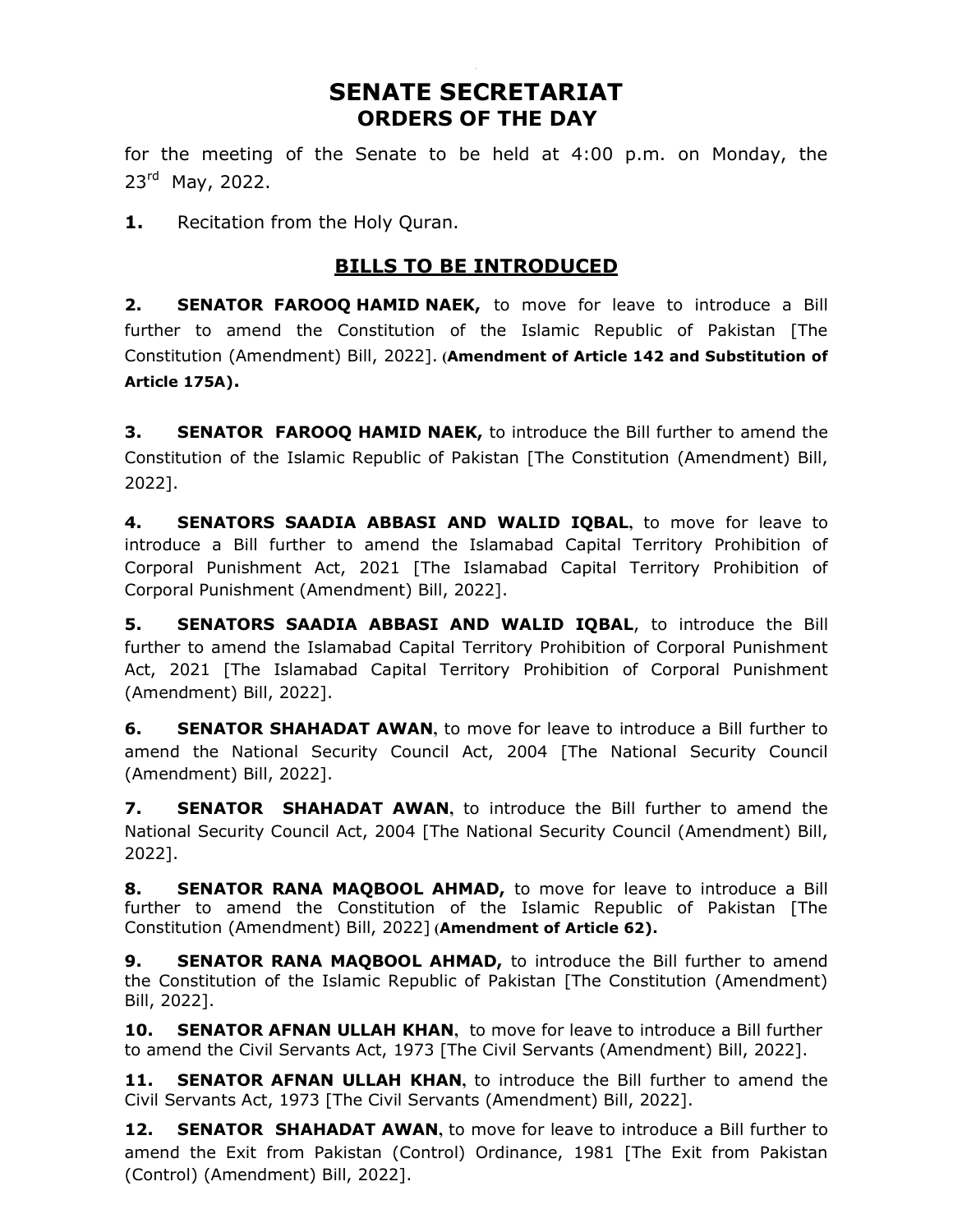13. SENATOR SHAHADAT AWAN, to introduce the Bill further to amend the Exit from Pakistan (Control) Ordinance, 1981 [The Exit from Pakistan (Control) (Amendment) Bill, 2022].

14. SENATOR FAWZIA ARSHAD, to move for leave to introduce a Bill further to amend the West Pakistan Maternity Benefit Ordinance, 1958 [The Islamabad Capital Territory Maternity Benefit (Amendment) Bill, 2022].

**15. SENATOR FAWZIA ARSHAD,** to introduce the Bill further to amend the West Pakistan Maternity Benefit Ordinance, 1958 [The Islamabad Capital Territory Maternity Benefit (Amendment) Bill, 2022].

16. SENATOR SHAHADAT AWAN, to move for leave to introduce a Bill further to amend the Pakistan Names and Emblems (Prevention of Unauthorised Use) Act, 1957 [The Pakistan Names and Emblems (Prevention of Unauthorised Use) (Amendment) Bill, 2022].

17. SENATOR SHAHADAT AWAN, to introduce the Bill further to amend the Pakistan Names and Emblems (Prevention of Unauthorised Use) Act, 1957 [The Pakistan Names and Emblems (Prevention of Unauthorised Use) (Amendment) Bill, 2022].

18. SENATORS NASEEBULLAH BAZAI, PRINCE AHMED UMER AHMEDZAI **AND DILWAR KHAN,** to move for leave to introduce a Bill to provide for the establishment of the Smart University of Sciences and Technology [The Smart University of Sciences and Technology Bill, 2022].

19. SENATORS NASEEBULLAH BAZAI, PRINCE AHMED UMER AHMEDZAI AND DILWAR KHAN, to introduce the Bill to provide for the establishment of the Smart University of Sciences and Technology [The Smart University of Sciences and Technology Bill, 2022].

20. SENATOR SHAHADAT AWAN, to move for leave to introduce a Bill further to amend the Islamabad Capital Territory Charities Registration, Regulation and Facilitation Act, 2021 [The Islamabad Capital Territory Charities Registration, Regulation and Facilitation (Amendment) Bill, 2022].

21. **SENATOR SHAHADAT AWAN,** to introduce the Bill further to amend the Islamabad Capital Territory Charities Registration, Regulation and Facilitation Act, 2021 [The Islamabad Capital Territory Charities Registration, Regulation and Facilitation (Amendment) Bill, 2022].

22. SENATOR NASEEBULLAH BAZAI, to move for leave to introduce a Bill further to amend the Regulation of Generation, Transmission and Distribution of Electric Power Act, 1997 [The Regulation of Generation, Transmission and Distribution of Electric Power (Amendment) Bill, 2022].

23. SENATOR NASEEBULLAH BAZAI, to introduce the Bill further to amend the Regulation of Generation, Transmission and Distribution of Electric Power Act, 1997 [The Regulation of Generation, Transmission and Distribution of Electric Power (Amendment) Bill, 2022].

24. SENATOR SHAHADAT AWAN, to move for leave to introduce a Bill further to amend the Public Procurement Regulatory Authority Ordinance, 2002 [The Public Procurement Regulatory Authority (Amendment) Bill, 2022].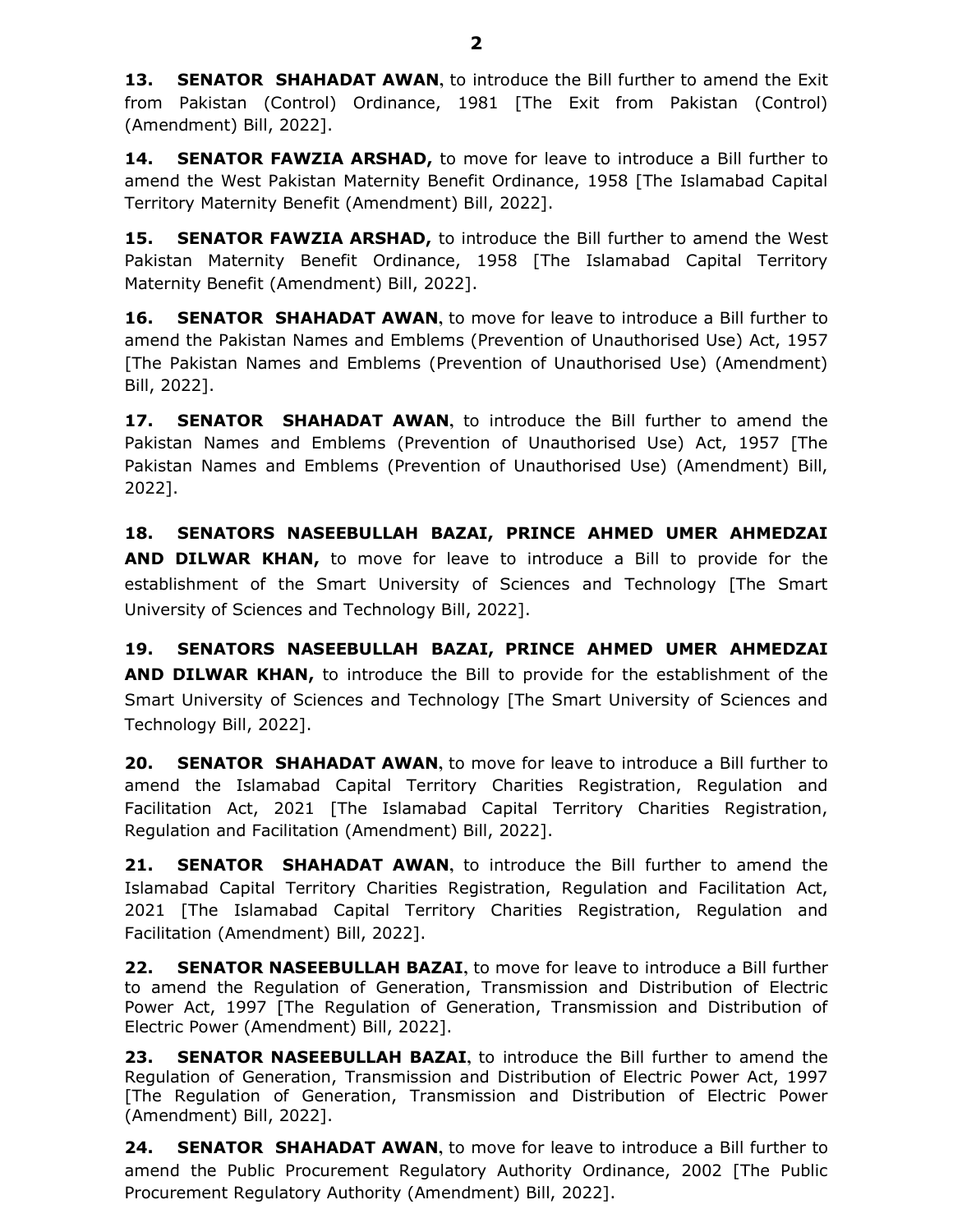25. SENATOR SHAHADAT AWAN, to introduce the Bill further to amend the Public Procurement Regulatory Authority Ordinance, 2002 [The Public Procurement Regulatory Authority (Amendment) Bill, 2022].

26. SENATOR ZEESHAN KHAN ZADA, to move for leave to introduce a Bill further to amend the Limited Liability Partnership Act, 2017 [The Limited Liability Partnership (Amendment) Bill, 2022].

27. SENATOR ZEESHAN KHAN ZADA, to introduce the Bill further to amend the Limited Liability Partnership Act, 2017 [The Limited Liability Partnership (Amendment) Bill, 2022].

28. SENATOR RANA MAQBOOL AHMAD, to move for leave to introduce a Bill further amend the Code of Criminal Procedure, 1898 [The Code of Criminal Procedure (Amendment) Bill, 2022] (Insertion of sections 344B, 344C, 344D and 344E in Cr.PC).

29. SENATOR RANA MAQBOOL AHMAD, to introduce the Bill further to amend the Code of Criminal Procedure, 1898 [The Code of Criminal Procedure (Amendment) Bill, 2022].

**30. SENATOR SHAHADAT AWAN, to move for leave to introduce a Bill further to** amend the Pakistan Council for Science and Technology Act, 2017 [The Pakistan Council for Science and Technology (Amendment) Bill, 2022].

**31. SENATOR SHAHADAT AWAN, to introduce the Bill further to amend the** Pakistan Council for Science and Technology Act, 2017 [The Pakistan Council for Science and Technology (Amendment) Bill, 2022].

**32. SENATOR FAWZIA ARSHAD,** to move for leave to introduce a Bill further to amend the Capital Development Authority Ordinance, 1960 [The Capital Development Authority (Amendment) Bill, 2022].

**33. SENATOR FAWZIA ARSHAD,** to introduce the Bill further to amend the Capital Development Authority Ordinance, 1960 [The Capital Development Authority (Amendment) Bill, 2022].

**34. SENATOR SHAHADAT AWAN, to move for leave to introduce a Bill further to** amend the Civil Servants Act, 1973 [The Civil Servants (Amendment) Bill, 2022].

**35. SENATOR SHAHADAT AWAN, to introduce the Bill further to amend the Civil** Servants Act, 1973 [The Civil Servants (Amendment) Bill, 2022].

**36. SENATOR SHAHADAT AWAN, to move for leave to introduce a Bill further to** amend the Pakistan Penal Code, 1860 [The Pakistan Penal Code (Amendment) Bill, 2022] (Amendment of section 377A of PPC).

37. SENATOR SHAHADAT AWAN, to introduce the Bill further to amend the Pakistan Penal Code, 1860 [The Pakistan Penal Code (Amendment) Bill, 2022].

**38. SENATOR MUSHTAQ AHMED,** to move for leave to introduce a Bill further to amend the Constitution of the Islamic Republic of Pakistan [The Constitution (Amendment) Bill, 2022] (Amendment of Article 198).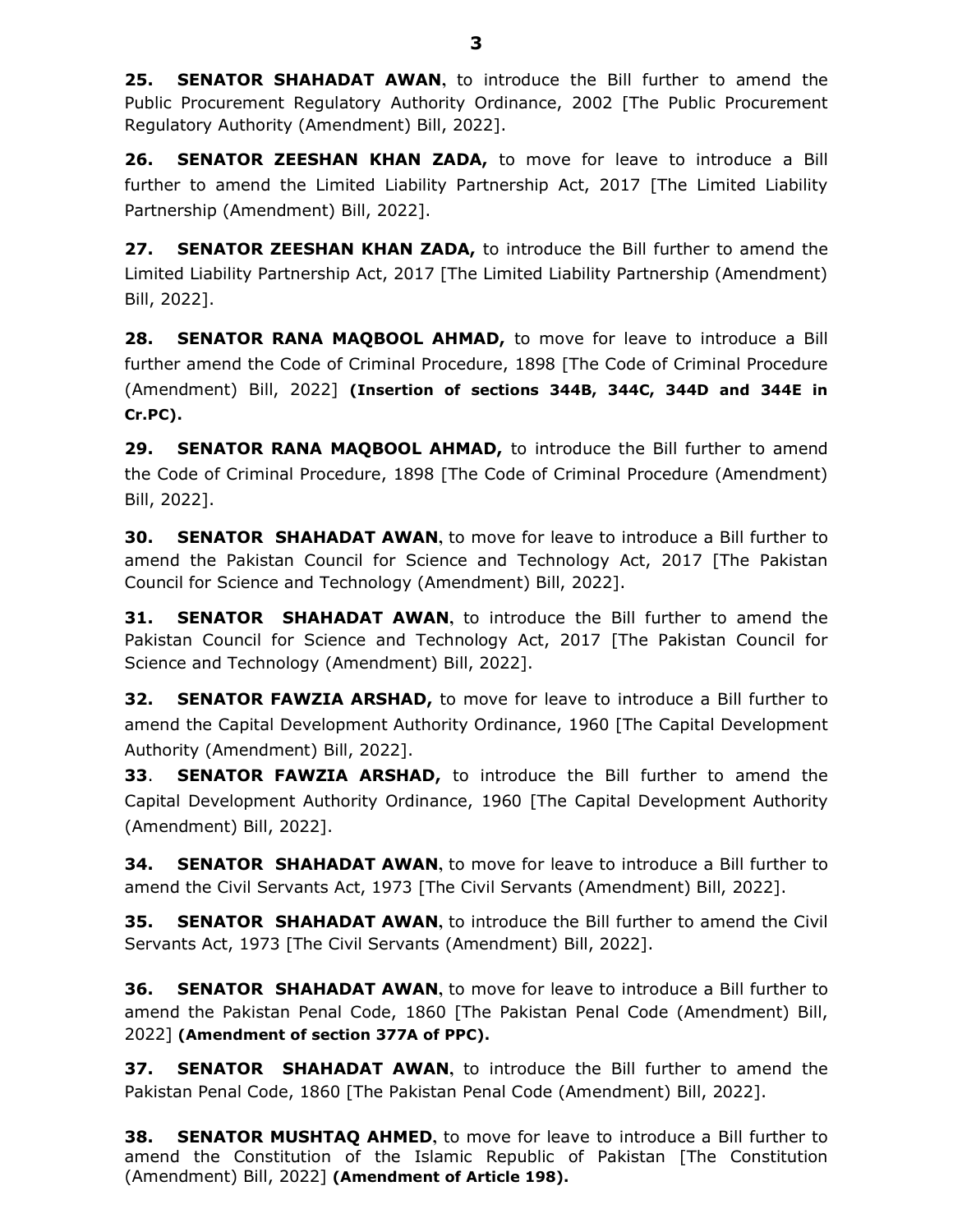**39. SENATOR MUSHTAQ AHMED,** to introduce the Bill further to amend the Constitution of the Islamic Republic of Pakistan [The Constitution (Amendment) Bill, 2022].

40. SENATOR FAWZIA ARSHAD, to move for leave to introduce a Bill to prohibit the employment of children and to regulate the employment of adolescents in certain works [The Islamabad Capital Territory Prohibition on Employment of Children Bill, 2022].

41. SENATOR FAWZIA ARSHAD, to introduce the Bill to prohibit the employment of children and to regulate the employment of adolescents in certain works [ The Islamabad Capital Territory Prohibition on Employment of Children Bill, 2022].

42. SENATOR SHAHADAT AWAN, to move for leave to introduce a Bill further to amend the Limited Liability Partnership Act, 2017 [The Limited Liability Partnership (Amendment) Bill, 2022].

43. SENATOR SHAHADAT AWAN, to introduce the Bill further to amend the Limited Liability Partnership Act, 2017 [The Limited Liability Partnership (Amendment) Bill, 2022].

## LEGISLATIVE BUSINESS

44. SENATOR SYED MUHAMMAD SABIR SHAH, to move that the Bill further to amend the Pakistan Penal Code, 1860 and the Code of Criminal Procedure, 1898 [The Criminal Laws (Amendment) Bill, 2021], as reported by the Standing Committee, be taken into consideration, at once. (Amendment of section 123B, insertion of new section 123C in PPC and subsequent amendments in Schedule II of Cr. P.C).

45. SENATOR SYED MUHAMMAD SABIR SHAH, to move that the Bill further to amend the Pakistan Penal Code, 1860 and the Code of Criminal Procedure, 1898 [The Criminal Laws (Amendment) Bill, 2021], be passed.

46. **SENATOR SHAHADAT AWAN,** to move that the Bill further to amend the Pakistan Penal Code, 1860 and the Code of Criminal Procedure, 1898 [The Criminal Laws (Amendment) Bill, 2021], as reported by the Standing Committee, be taken into consideration, at once (Omission of section 325 of PPC and subsequent amendment in Schedule II of Cr. P.C).

47. SENATOR SHAHADAT AWAN, to move that the Bill further to amend the Pakistan Penal Code, 1860 and the Code of Criminal Procedure, 1898 [The Criminal Laws (Amendment) Bill, 2021], be passed.

48. SENATOR SHAHADAT AWAN, to move that the Bill further to amend the Children (Pledging of Labour) Act, 1933 [The Children (Pledging of Labour) (Amendment) Bill, 2022], as reported by the Standing Committee, be taken into consideration at once.

49. SENATOR SHAHADAT AWAN, to move that the Bill further to amend the Children (Pledging of Labour) Act, 1933 [The Children (Pledging of Labour) (Amendment) Bill, 2022], be passed.

**50. SENATOR SHAHADAT AWAN,** to move that the Bill further to amend the Registration Act, 1908 [The Registration (Amendment) Bill, 2021], as reported by the Standing Committee, be taken into consideration at once.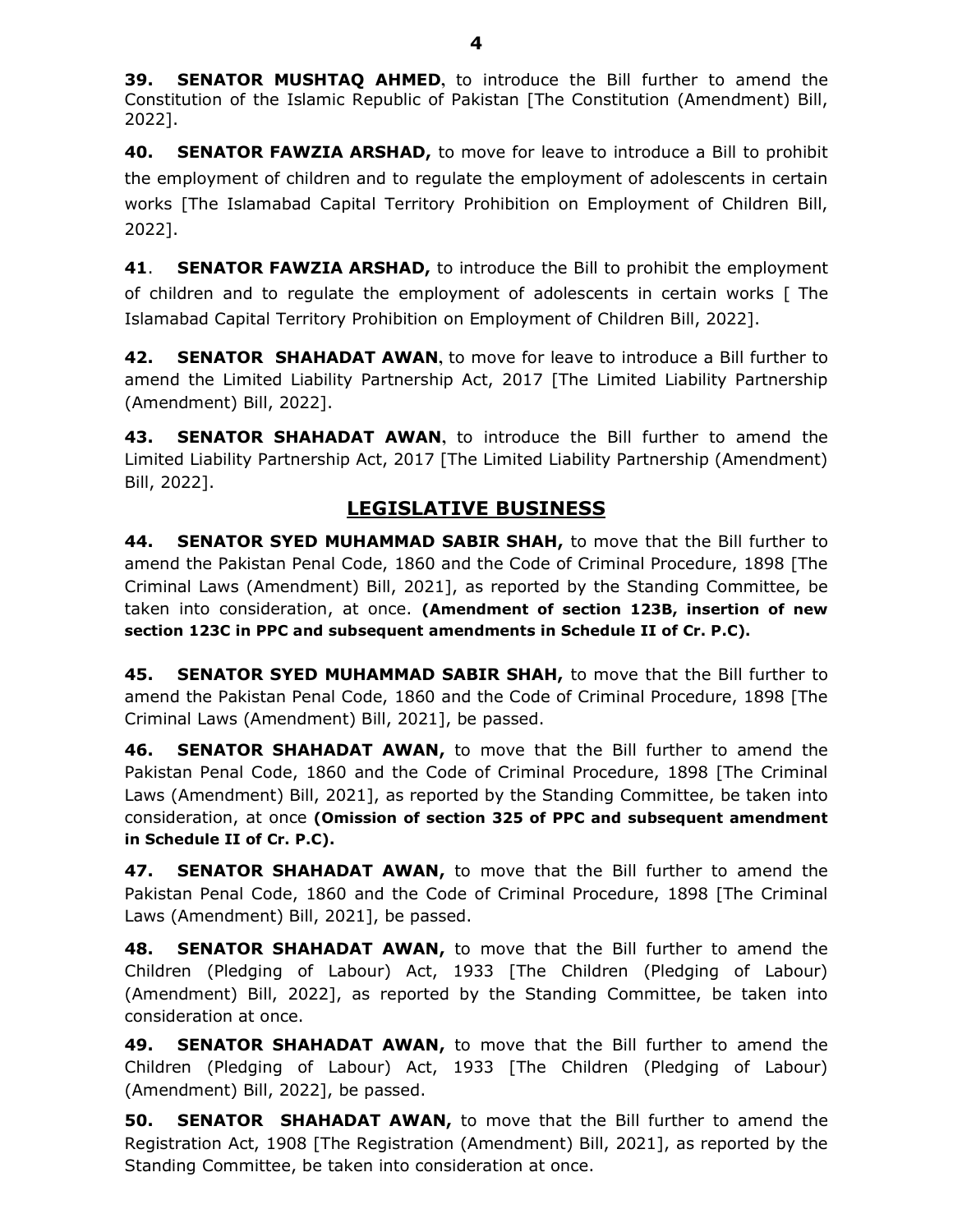**51. SENATOR SHAHADAT AWAN, to move that the Bill further to amend the** Registration Act, 1908 [The Registration (Amendment) Bill, 2021], be passed.

52. SENATOR IRFAN-UL-HAQUE SIDDIQUI, to move that the Bill further to amend the Code of Criminal Procedure, 1898 [The Code of Criminal Procedure (Amendment) Bill, 2022], as reported by the Standing Committee, be taken into consideration, at once (Amendment of sections 4, 408, 414A and substitution of sections 14 and 14A of the Cr.PC).

53. SENATOR IRFAN-UL-HAQUE SIDDIQUI, to move that the Bill further to amend the Code of Criminal Procedure, 1898 [The Code of Criminal Procedure (Amendment) Bill, 2022], be passed.

### MOTION [Under Rule 126(7)]

**54.** SENATOR QURATULAIN MARRI, to move that the Bill further to amend the facility of maternity and paternity leave to the employees of public and private establishment under administrative control of the Federal Government [The Maternity and Paternity Leave Bill, 2020] as passed by the Senate and transmitted to the National Assembly but not passed by the National Assembly within ninety days of its laying in the National Assembly, be considered in a joint sitting.

## M O T I O N

[Under Rule 100 (1) (c)]

**55. SENATOR MUSTAQ AHMED,** to move under proviso to paragraph (c) of sub-rule (1) of Rule 100 of the Rules of Procedure and Conduct of Business in the Senate, 2012, that the Bill to amend the Islamabad Capital Territory Trust Act, 2020 [The Islamabad Capital Territory Trust Amendment Bill, 2020], as introduced in the Senate but not recommended by the Standing Committee, be referred to the Select Committee.

### **BILL TO BE WITHDRAWN**

[Under Rule 115]

**56. SENATOR MUSHTAQ AHMED,** to seek leave to withdraw the Bill further to amend the Constitution of the Islamic Republic of Pakistan [The Constitution (Amendment) Bill, 2019] as introduced in the Senate on 2nd September, 2019 (Insertion of Article 253A).

**57. SENATOR MUSHTAQ AHMED,** to withdraw the Bill further to amend the Constitution of the Islamic Republic of Pakistan [The Constitution (Amendment) Bill, 2019].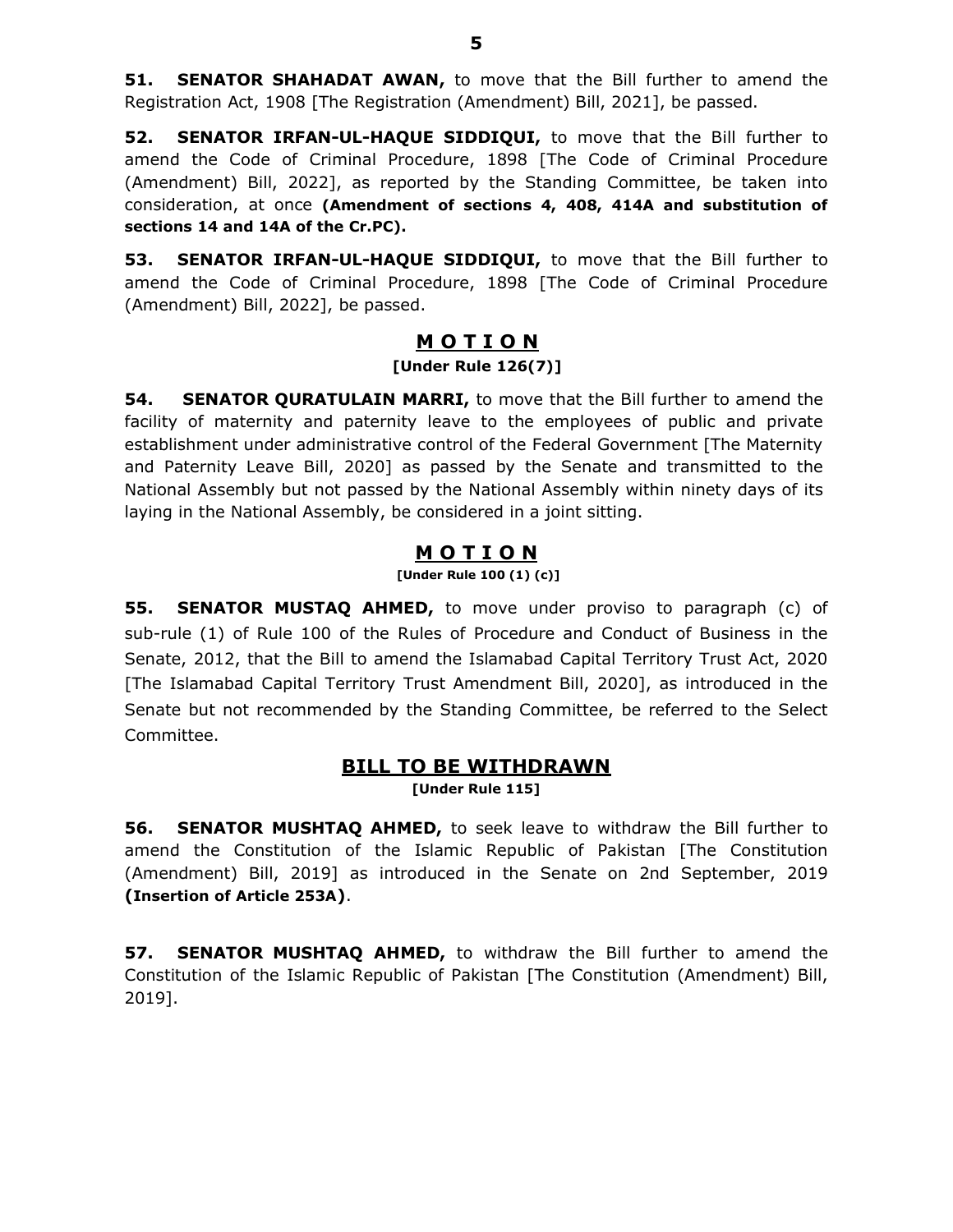#### RESOLUTIONS

#### **58. SENATOR MUSHTAQ AHMED,** to move the following resolution:-

"The House is cognizant of longstanding Israeli illegal occupation of Palestinian territories and atrocities over the innocent Palestinian people during the last seventy-four years in sheer violation of United Nation Security Council Resolutions and international law and norms.

The Senate of Pakistan in strong terms condemns the recent atrocities and violence of Israeli forces over the innocent pilgrims and worshipers in Al-Aqsa Mosque and decades old blockade of Ghaza by the Israeli forces.

The House therefore calls upon the Government to utilize all diplomatic and publicity resources for highlighting the Palestinian dispute on all international and regional fora in coordination with all Muslim States and prepare a roadmap for liberation of Palestinian territories.

The House further calls upon the Government to explore opportunity for appointing a joint representative of all Muslim States for highlighting the Palestinian dispute at international level."

#### **59. SENATOR MUSHTAQ AHMED, to move the following resolution:-**

"The Senate of Pakistan is cognizant of the wide spreading Islamophobia around the world and expresses deep dismay and shock caused by the contemptuous act of burning, tearing and desecrating the Holy Quran by Rasumus Paludan on 14th April, 2022 in Sweden in sheer violation of international law and relevant UN Resolutions.

The House therefore calls upon the Government to summon the Ambassador of Sweden and convey in strong terms the sentiments of the people of Pakistan over the provocative act and further demand stern legal action against the perpetrators.

The House further calls upon the Government to use political and diplomatic channels for discouraging occurrence of such provocative crimes against Muslim sentiments in the garb of freedom of expression in all UN member countries."